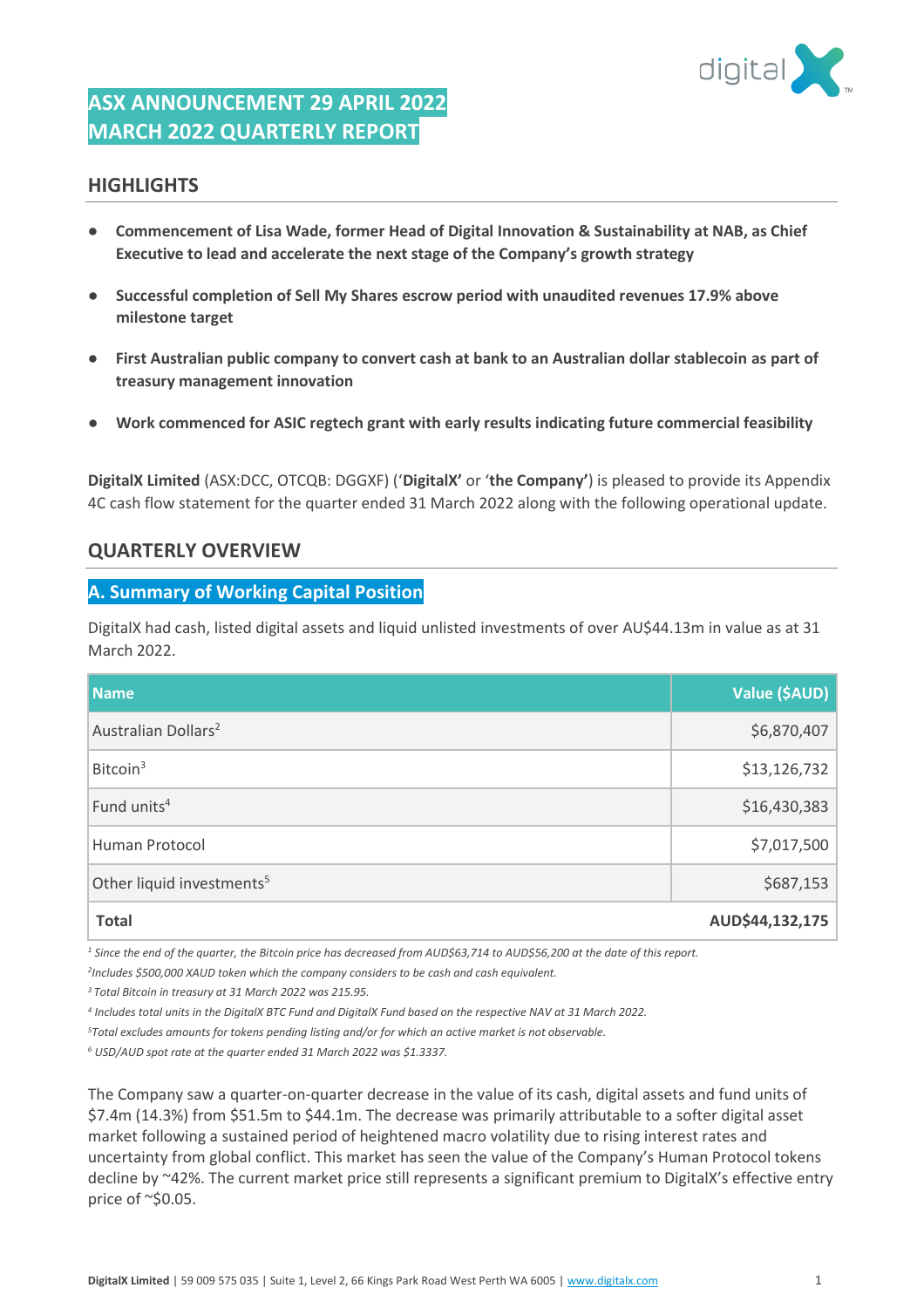

Total cash on hand decreased \$510k from \$7.38m to \$6.87m primarily due to operating cash outflows for the period of \$490k noted in the Appendix 4C.

Total cash receipts for the March quarter of \$644k were down on the previous quarter from \$724k (11% decrease) due to a one-off receipt in the previous quarter of \$126k. Underlying receipts from Sell My Shares and Funds Management were consistent quarter on quarter.

Expenditure incurred during the quarter was comprised predominantly of:

- Staff costs of \$504k which represents an increase of \$125k on the prior quarter. This increase was in line with increased staff costs as the Company seeks to accelerate its growth through the expansion of the funds management team, commencement of new CEO, and new Head of Marketing to help drive product sales and new fund flows.
- Administration and corporate costs of \$228k up \$49k on the prior quarter. A number of factors contributed to this increase including a number of annual license payments for funds management research platform and ESG reporting tool.
- Professional fees of \$211k up on the prior quarter level of \$181k primarily due to payments made in the current quarter for audit fees relating to the period ended 31 December 2021.
- Marketing costs of \$192k up \$9k on the prior quarter of \$183k. The expenditure primarily relates to online advertising expenses for Sell My Shares, funds management and Drawbridge.

In addition to the operating cash flows noted above, the Group incurred investing expenditure of \$20k for minor asset purchases.

In accordance with ASX Listing Rule 4.7C.3, \$57k was paid to related parties or their associates during the quarter, (down on the prior quarter level of \$59k), including Non-Executive Director remuneration and legal fees paid to Steinepreis Paganin (of which DigitalX Chair Mr Hicks is a Partner).

DigitalX continues to have a very close focus on cost management and solid financial discipline.

## **B. Business Activities**

#### **Overview**

DigitalX's corporate objective is to generate a return for shareholders by growing the blockchain economy. In line with its strategy for achieving this, the Company has been continuing to execute on opportunities to deliver shareholder returns through both the development of new blockchain technologies and investment in digital assets as an emerging asset class.

The Company's Management and team continued to drive value for shareholders within the blockchain economy over the quarter through initiatives that included:

- Commencement of CEO, Lisa Wade, former Head of Digital Innovation & Sustainability at National Australia Bank to lead the DigitalX team in next stage of executing the Company's growth strategy
- Development of innovative new data analysis techniques as part of the Company's successful selection for the ASIC regtech challenge feasibility study.
- Growth in number of listed companies and users using Drawbridge with the first initial share sales through the app via its integration with Sell My Shares back office processes for buying and selling shares.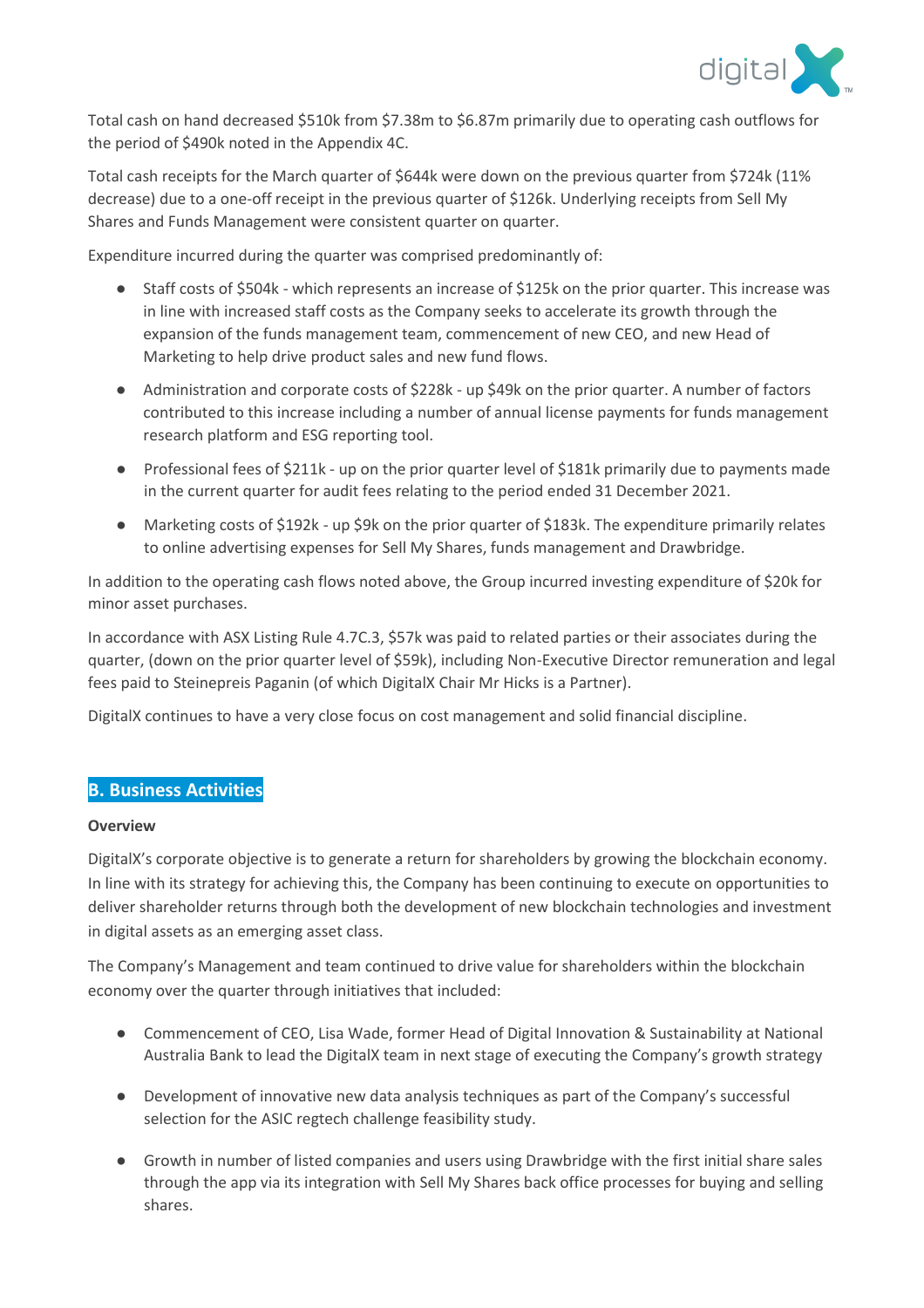

- Continued acceleration of the Company's Funds Management business through key new staff hires and further development of leading investment processes for digital assets.
- Enhanced management of treasury assets in addition to the Company's bitcoin, digital asset fund units and other listed cryptoassets, with the conversion of \$500k of cash at bank to an AUD stablecoin, XAUD. It should be noted that XAUD is in partnership with another DigitalX portfolio holding, XBullion, allowing the Company to maximise synergies within its strategic balance sheet investments.

#### **DIGITAL ASSET FUNDS MANAGEMENT**

DigitalX is the investment manager of digital asset investment products that provide qualified investors with a secure and traditional method to invest into the digital asset sector. The Company operates two professionally managed wholesale funds, the DigitalX Bitcoin Fund and the Digital Asset Fund, a diversified basket of leading digital assets. The DigitalX digital asset funds solve the technical and administrative challenges of investing in this emerging asset class.

#### **Fund Performance**

At the end of the quarter, funds under management had fallen from \$33.59m to \$31.46m representing a quarter-on-quarter decrease of 6.3% due to a fall in the digital asset market since 31 December 2021 following a sustained period of heightened macro volatility due to rising interest rates and uncertainty from global conflict. Despite the continued volatility net flows for the quarter remained positive with net flows of \$0.15m (0.47%) over the quarter. This is slightly ahead of the broader digital asset funds market which saw 0.11% based on YTD flows tracked by CoinShares $^1$ .

The DigitalX Bitcoin Fund and the DigitalX Fund saw returns for the quarter, net of fees, of (4.14%) and (13.07%) respectively. Despite this, the DigitalX Fund continues to achieve superior returns in the longer term over the Eureka Crypto Hedge Fund (ECHF) Index despite having a lower-risk mega-cap, liquid investment strategy<sup>2</sup>.

The Company continues to remain focussed on its funds management business through further investment in the team with the addition of a digital asset investment analyst and business development manager. These two key hires expand on the depth and skills of the investment team and also increase the distribution capability for the existing fund products with a focus on financial advisors and wealth platforms following the investment grade rating received by the DigitalX Bitcoin Fund last quarter.

### **PRODUCT DEVELOPMENT**

DigitalX is growing a portfolio of digital and blockchain enabled financial products and services to transform the way its investors and listed company customers track, manage, and get the most out of their assets.

The Company's objective is to grow and expand its product portfolio through the development of new apps and solutions at the frontier of blockchain technologies.

The strategic aim is to leverage the strengths and leading expertise of the Company as a whole across both digital asset funds management and blockchain technology development, through services such as the tokenisation of data and assets for unlocking new opportunities for investors and listed companies.

<sup>1</sup> https://pd.coinshares.com/l/882933/2022-03-21/5ttwq/882933/1647883993Iuhr5r7P/Digital\_Asset\_Fund\_Flows\_weekly\_\_22\_.pdf

<sup>2</sup> 12 monthly performance of the Eureka Crypto Hedge Fund Index was 2.74% compared to DigitalX Fund 12 month performance of 18.25%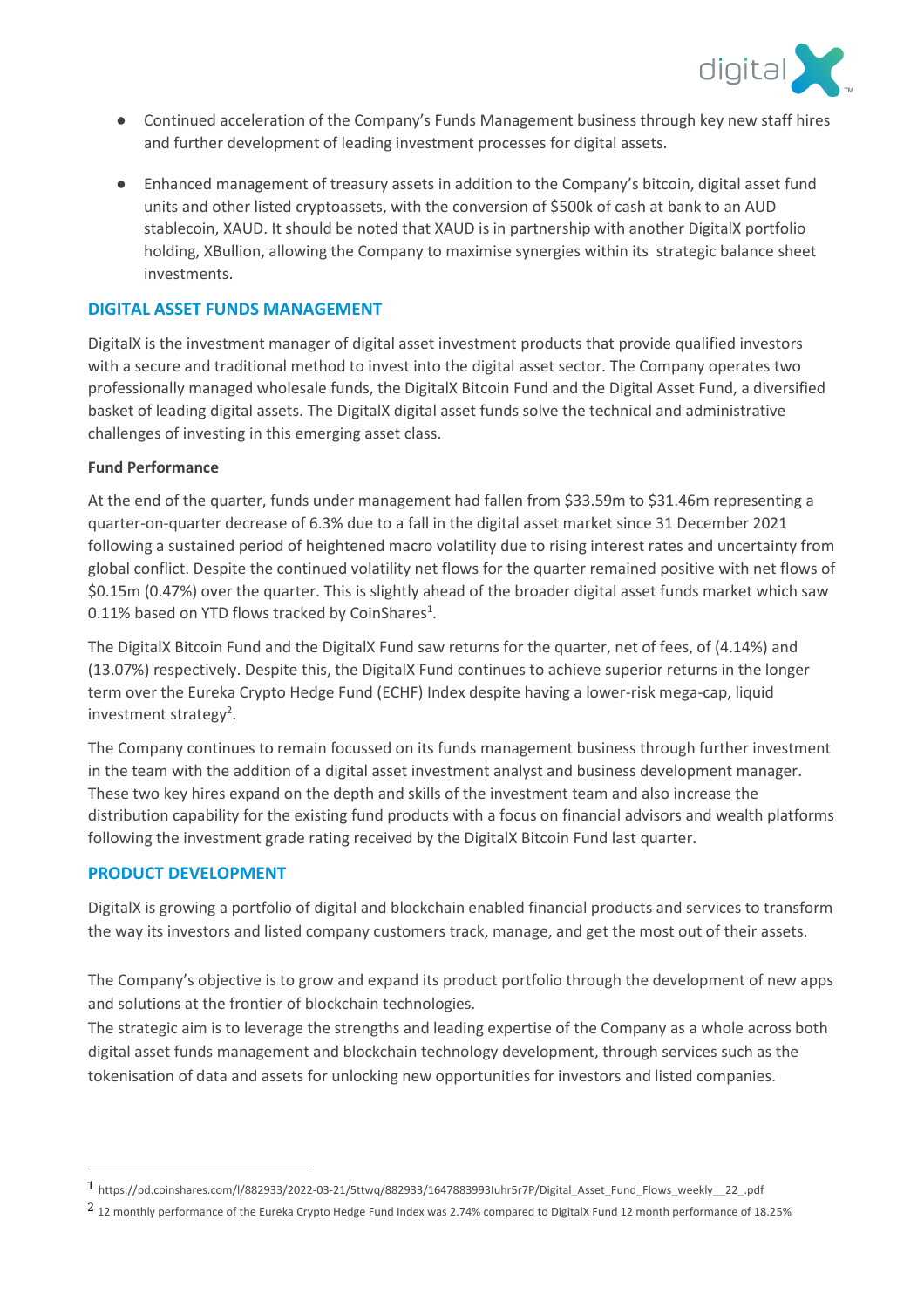

In addition to its funds management products, the Company's current digital products - Drawbridge and Sell My Shares - are well positioned for growth from the rising adoption of blockchain technologies within major financial securities markets such as the ASX.

#### **Drawbridge**

Drawbridge's products are focused on helping listed company customers achieve great corporate governance outcomes through the digitisation of asset data and compliance processes via technologies such as Synfini, the ASX's distributed ledger platform.

As announced to the market on 25 January 2022, the Company was selected for a competitive Federal Government grant to deliver a regulatory technology solution study for the Australian Securities Investment Commission (ASIC). Work on the grant commenced during the quarter to develop innovative data analysis techniques to assist with the efficient identification market disclosure risks for listed companies. This has led to the discovery of promising methods using social media and financial reporting data to highlight potential high-risk situations in the market. DigitalX retains ownership of intellectual property created as part of the project, with commercial pathways for developing this for use by global securities regulators as well as listed companies themselves. Two of the five selected grant recipients will receive further funding of up to \$1M to progress the technology solution to a proof of concept phase.

During the quarter, several new listed company clients and their workforces were onboarded onto the Drawbridge app for digitising internal share trading policies within listed companies. This saw a corresponding increase in the volumes of trade approval requests managed by Drawbridge on a day-to-day basis. Additionally, the increased volume of approval requests also lead to the first live share trades being made through the Drawbridge app using its integration with Sell My Shares' back-office service for buying and selling shares. With the resulting feedback and user data from this process, the Company is now assessing ways to further refine and expand this feature as a key revenue driver for the app.

#### **Sell My Shares**

Sell My Shares is Australia's leading provider of share sale services for investors needing to complete a oneoff trade without the hassle of opening an ongoing stockbroking account. Since acquiring the business in September 2021, the Company has continued executing on its growth strategy for the business, with unaudited revenue for the six month period since acquisition ahead of the milestone target by 17.9%.

The quarter has seen improvements completed to the customer onboarding experience of Sell My Shares, which have increased customer conversion rates by further reducing points of friction to the share sale process. Additionally, a review into the business's pricing model was also undertaken to ensure its value proposition remains attractive for customers and competitive in the market going forward.

The current development priority is focused on refreshing the business's back office systems and technology stack, so that share sales can be processed more efficiently by staff and result in an improved customer service offering. The scope of this work will further automate several key processes in critical areas such as customer identity verification. These improvements are designed to enable Sell My Shares to meaningfully grow share sale volumes by enabling it to expand into new customer segments.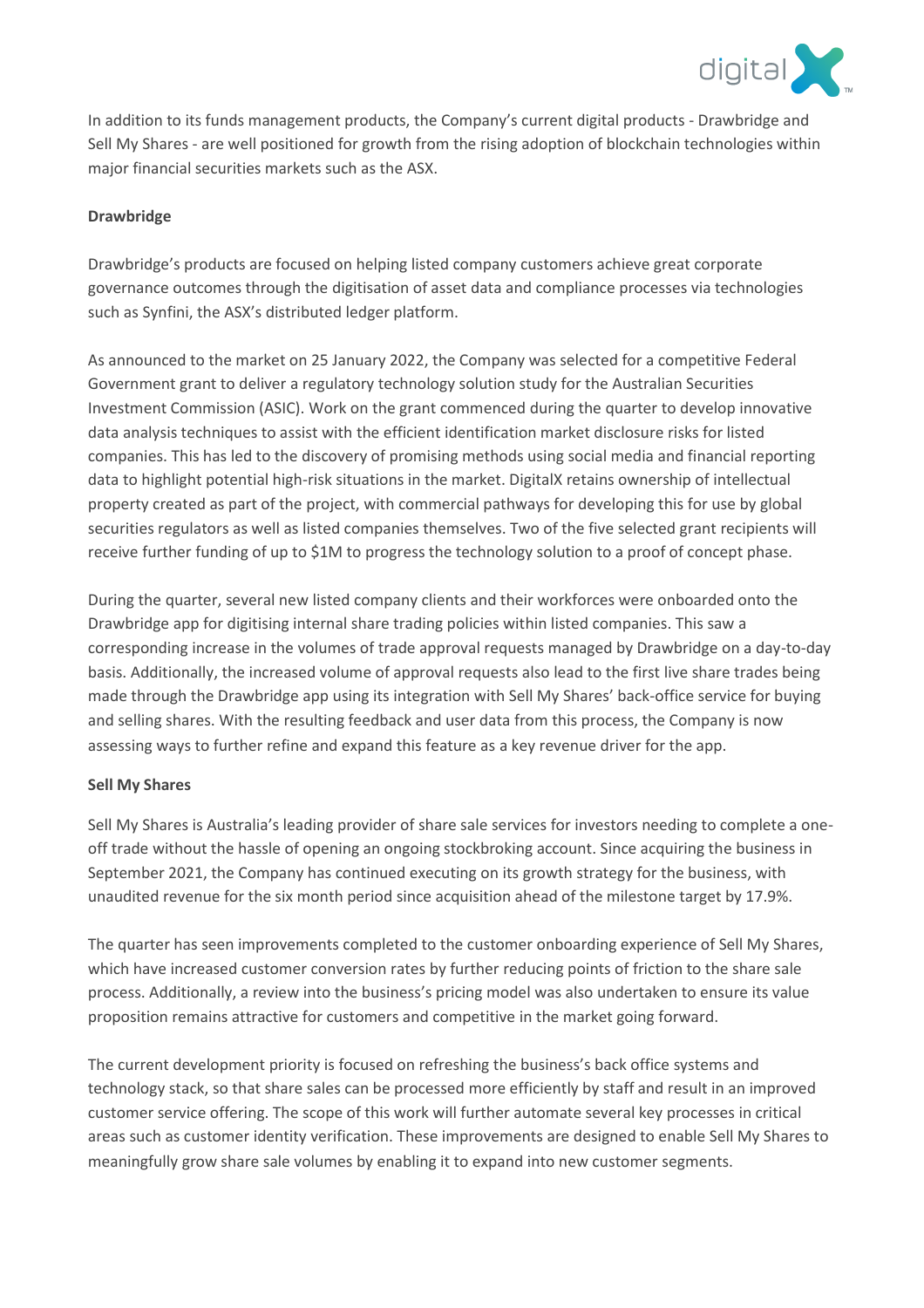

#### **Digital Finance Co-operative Research Centre (DFCRC)**

Following the successful establishment of the DFCRC with over \$60M of grant funding, the Company has continued scoping and exploration of potential commercial opportunities for development within the centre.

Additionally, the Company has welcomed its first PhD research student through the DFCRC, who commenced working full-time within the DigitalX team to research and develop initiatives in key focus areas such as asset tokenisation strategies and emerging crypto-native governance models such as Decentralised Autonomous Organisations (DAOs).

Participation in this CRC also allows DigitalX to fulfill its goals of contributing to the broader Australian blockchain market ecosystem to drive shareholder returns via growing the blockchain economy.

#### **BAM and xbullion**

Bullion Asset Management Services Pte Ltd ('BAM') is a Singaporean bullion and digital asset business and the issuer of the xbullion products. DigitalX is a ~17.5% shareholder of BAM.

Xbullion products saw strong growth over the quarter as the market demand for physical metals reached decade highs in the face of global uncertainty and breakout inflation. Month-on-month volumes over the last six months have grown 116% per month. 12-month AUM growth was 86% for gold and 290% for silver.

Work has continued on the Xbullion OTC platform which is expected to be launched next catering to HNWs and Family Offices looking to access the largest markets for OTC physical commodities, coupled with custody solutions.

### **C. Corporate Activities**

### **Conversion of treasury to XAUD**

During the period the Company adopted leading stablecoin<sup>3</sup>, XAUD<sup>4</sup>, as part of its ongoing treasury & digital asset management solutions. The Company has converted an initial \$500,000 into XAUD.

As the blockchain economy evolves, XAUD provides native integration and settlement in the Web3 ecosystem and the Company is excited to be a part of this evolution.

Existing stablecoin products have focused mostly on US dollars with recent reports suggesting total supply of US dollar stable coins exceeding \$180bn<sup>5</sup>. The development of an Australian dollar stablecoin product provides the same level of functionality but without the foreign exchange risk of holding US dollars.

The XAUD token is issued, managed, and secured using blockchain technology, specifically the Ethereum blockchain. The tokens are built to the Ethereum ERC-20 standard for ease of integration with existing industry platforms and applications, whilst harnessing the advantages of Blockchain such as speed, accessibility, security of ownership and transparency.

XAUD is operated by TAU Pty Ltd. TAU, an Australian-based fintech company specialising in blockchain, asset tokenisation and finance. Developed by an experienced team that includes xBullion and Leonie Hill Ai,

<sup>3</sup> A stablecoin is a digital currency that is pegged to a "stable" reserve asset like the U.S. dollar, Australian dollar, or gold. Stablecoins are designed to reduce volatility relative to unpegged cryptocurrencies like Bitcoin.

<sup>4</sup> https://www.xaudtoken.io/

<sup>5</sup> https://cointelegraph.com/news/total-stablecoin-supply-hits-180-billion-report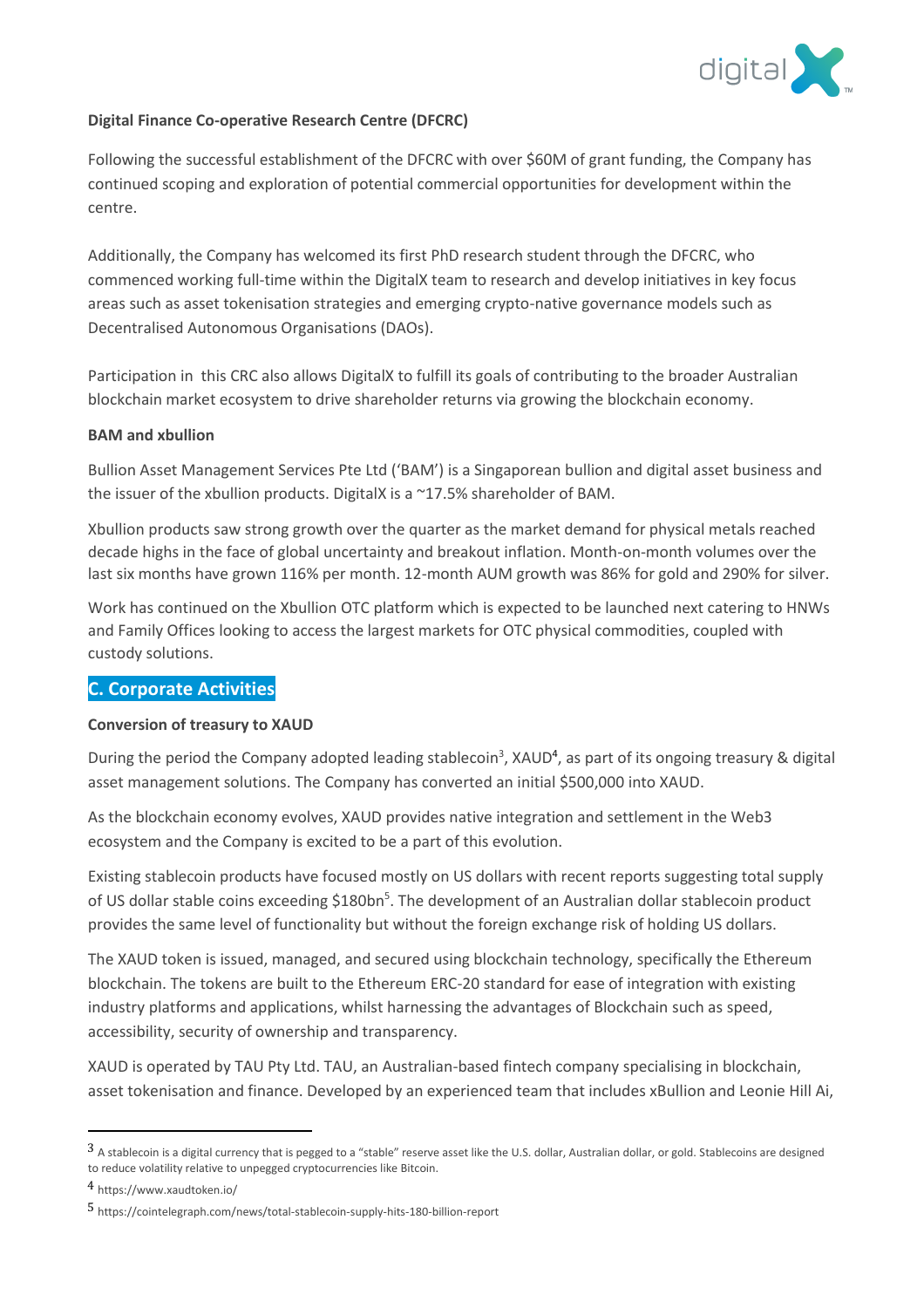

a technology focused firm which facilitates investments in digital assets, XAUD is an institutional grade Australian dollar stablecoin which will be audited on a regular basis.

XAUD is currently listed on a number of leading Australian digital asset exchanges such Coinstash, Zipmex with a number of other exchanges expected to adopt XAUD over the next quarter.

#### **Half-year accounts**

During the quarter the Company released its [interim financial report for the period ended 31 December](https://cdn-api.markitdigital.com/apiman-gateway/ASX/asx-research/1.0/file/2924-02492090-6A1078884?access_token=83ff96335c2d45a094df02a206a39ff4)  [2021.](https://cdn-api.markitdigital.com/apiman-gateway/ASX/asx-research/1.0/file/2924-02492090-6A1078884?access_token=83ff96335c2d45a094df02a206a39ff4) Pleasingly, the Company reported a 305% increase in revenue on the previous corresponding period due to growth in revenue from funds management, Sell My Shares, and Drawbridge.

#### **Environment, Social, and Governance (ESG)**

As part of its ongoing commitment to ESG the Company is pleased to provide an update on key initiatives during the quarter:

- The Company has begun to develop a methodology for quantifying the environmental impact of its bitcoin holding with the view to offsetting the carbon exposure with voluntary carbon offsets;
- Following recent key hires, the Company's gender diversity ratio has increased to 41%;
- Commenced purchasing voluntary offsets for any domestic and international air travel; and
- The Company has undertaken significant work on its internal systems to track information required under ESG disclosures.

Additional information, as well as the most up to date report, is available on the Company's website [https://www.digitalx.com/esg.](https://www.digitalx.com/esg)

#### **Recovery actions**

The Company has previously commenced proceedings in the District Court of Massachusetts to secure the rights to Bitcoin that has been recovered by liquidators of historical crypto exchange, Mt Gox.

In February 2014, prior to the Company acquiring its Bitcoin mining business and re-complying with Chapters 1 and 2 of the ASX Listing Rules, the Mt Gox Bitcoin Exchange was shut down after it was hacked. As set out in the Company's Prospectus dated 12 May 2014 (**2014 Prospectus**), one of the subsidiaries acquired by the Company lost access to 351 Bitcoin as part of that hack. The Company became aware that Mr Alex Karis, a former Director of the Company, had lodged a claim with the bankruptcy trustee of Mt Gox for the 351 Bitcoin in his own name, despite Mr Karis having entered into an agreement to transfer the trading accounts to which those Bitcoin relate to a subsidiary of the Company (as referred to in Section 11.17 of the Company's 2014 Prospectus). This matter remains ongoing in the District Court of Massachusetts. The purpose of the proceedings is to seek confirmation of the Company's right to any dividend that is payable from the liquidators of the owners of the Mt Gox Bitcoin Exchange, should any dividend become payable. The Company understands that any dividend payable would be a portion of the 351 Bitcoin lost, not the total 351 Bitcoin. Due to the uncertainty no amount has been recorded on the Company balance sheet.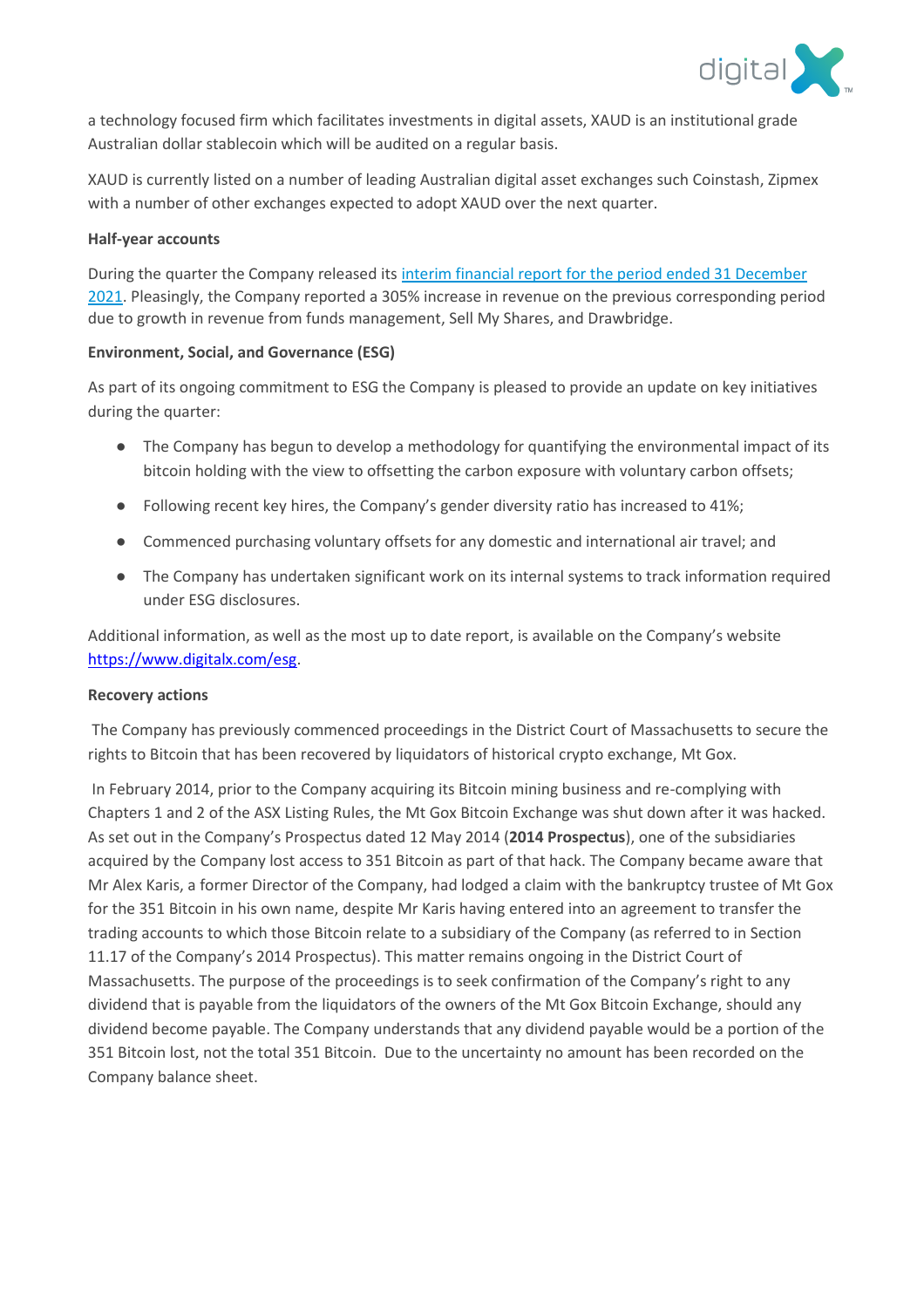

Recently, Mr Karis has now filed proceedings in the Federal Court of Australia claiming amounts he states are owing to him by the Company. The Company asserts that it does not owe any amount to Mr Karis and intends to defend these proceeds to the fullest extent.

The Company has engaged appropriate legal counsel in relation to each matter and will provide appropriate updates to the market at appropriate times.

## **D. Outlook**

**DigitalX Chief Executive Officer, Lisa Wade said**: *"While the landscape for global markets in the current dovish environment remains challenging, we are seeing an unprecedented level of interest in the emerging thematic of blockchain and crypto investment from institutions and a proliferation of use cases for the technologies. This proves and provides a powerful foundation for the fundamentals of the sector, from which our funds business is well positioned for growth.*

*I have many highlights for the quarter, firstly the integration of Sell My Shares with the additional features it has brought Drawbridge and the tireless Regtech work carried out by the team for the ASIC grant are both leading to new sources of revenue for the Company.*

*Secondly our support of XAUD is also an exciting move for us into stable coins which are essential market infrastructure for on-ramps into Web3.0. This allows us to continue our efforts in growing the blockchain economy and positioning ourselves as a Web3.0 leader.* 

*We also continued our foundational work on uplifting ourselves as an ESG (environmental, social and governance) aware company - which we believe leads to long term shareholder value creation. A key highlight on this front is that we achieved our emissions measurement goals around the Bitcoin on our balance sheet as a step toward our overall sustainability goals.* 

*Going forward as we work towards delivering our strategy refresh in June 2022, I am confident our team can deliver solid shareholder value and continue to drive towards being a leader in the Web 3.0 space. Whilst also focussing on short-term strategic goals of delivering shareholder value by getting the basics right, deepening our foundational strengths and continuing sharp focus on cost management whilst driving revenue growth"* 

- Ends-

*Authorised by the Board of DigitalX Limited.*

## **For further information, please contact:**

**Investor Enquiries** DigitalX Limited Lisa Wade Chief Executive Officer E: [investors@digitalx.com](mailto:investors@digitalx.com)

**Media Enquiries** GRA Partners Luke Forrestal Director, Financial Communications T: +61 411 479 144 E: [Luke.forrestal@grapartners.com.au](mailto:Luke.forrestal@grapartners.com.au)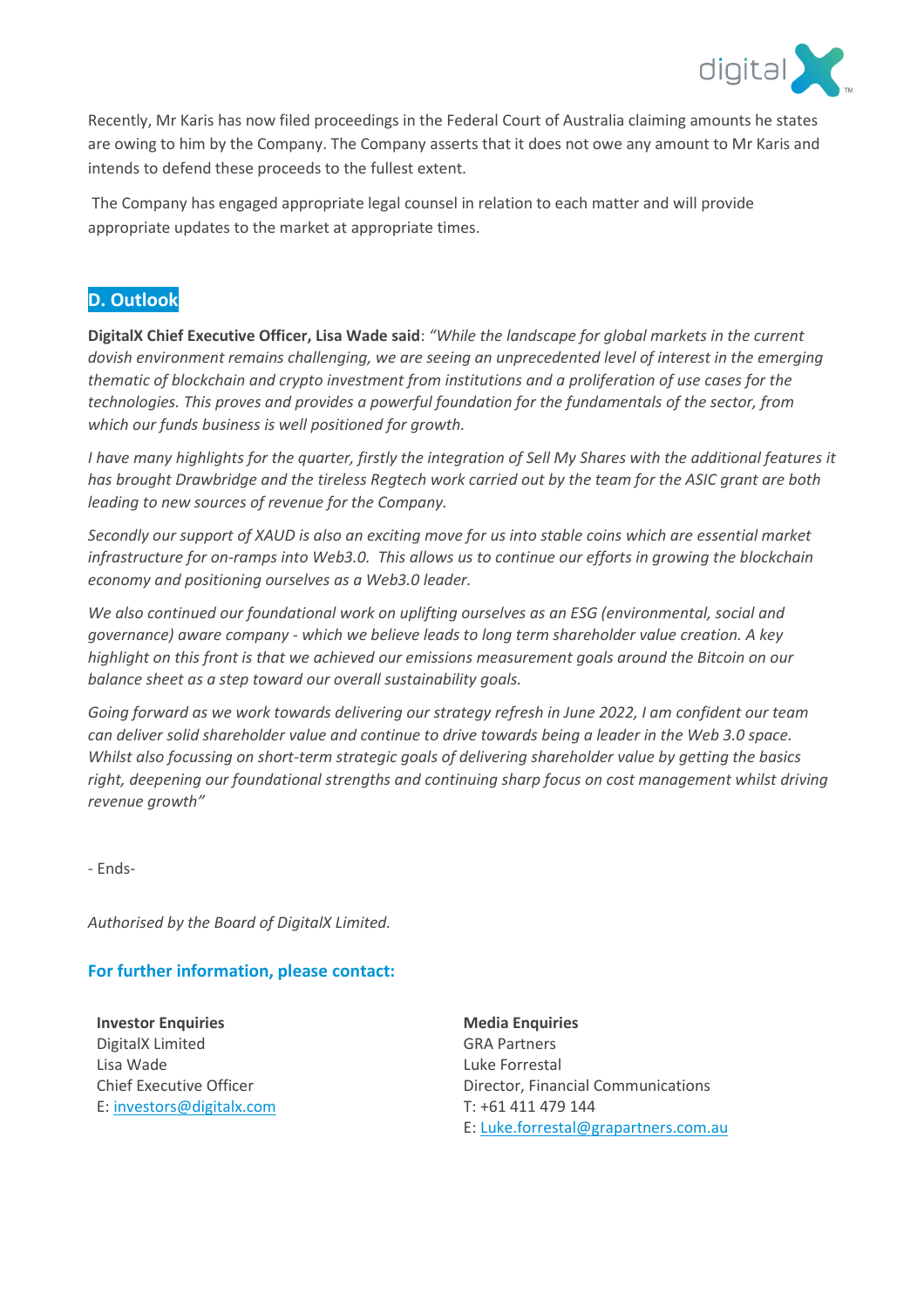

## **About DigitalX**

DigitalX Limited (ASX: DCC, OTCQB: DGGXF) is a technology and investment company focused on blockchain consulting, digital asset funds management, and RegTech. DigitalX's consulting division designs and develops blockchain technology applications for business and enterprise organizations. Through its asset management division, DigitalX provides low-cost traditional asset management products for qualified investors looking to gain exposure to the growing alternative asset class of digital assets, including Bitcoin. DigitalX is currently commercialising Drawbridge, the Company's first RegTech solution that supports listed companies in better managing their compliance and corporate governance policies. With Drawbridge, companies can manage employee and director share trading approvals in order to safeguard their reputations.

**[www.digitalx.com](http://www.digitalx.com/) | [https://digitalx.fund](https://digitalx.fund/) [| www.opendrawbridge.io](http://www.opendrawbridge.io/) [| www.sellmyshares.com.au](http://www.sellmyshares.com.au/)**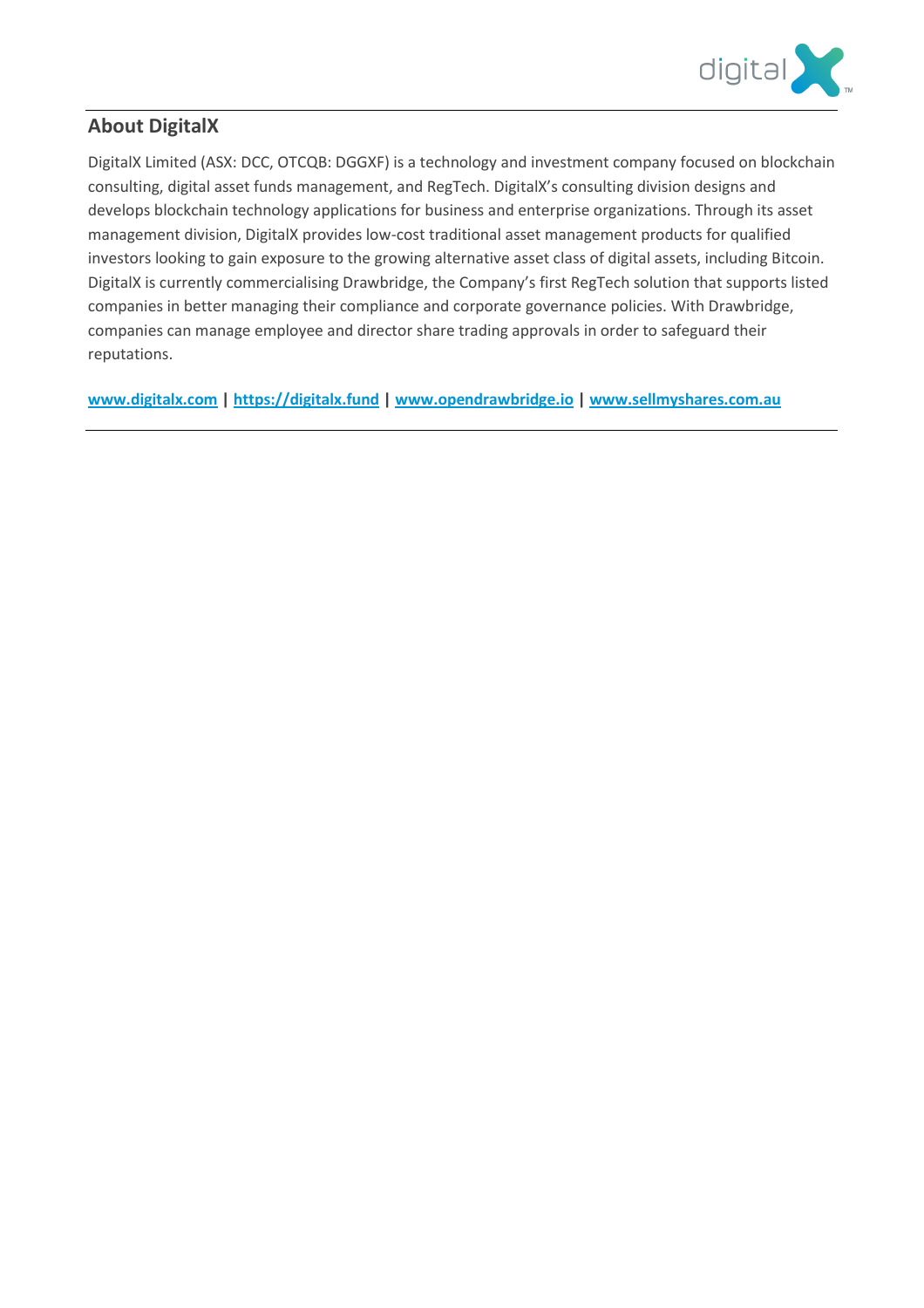# **APPENDIX 4C Quarterly cash flow report for entities subject to Listing Rule 4.7B**

#### **Name of entity**

| DigitalX Limited |  |
|------------------|--|
|                  |  |

59 009 575 035 31 March 2022

#### **ABN Quarter ended ("current quarter")**

|     | <b>Consolidated statement of cash flows</b>    | <b>Current quarter</b><br><b>\$AUD'000</b> | <b>Year to date</b><br>(9 months)<br><b>\$AUD'000</b> |
|-----|------------------------------------------------|--------------------------------------------|-------------------------------------------------------|
| 1.  | <b>Cash flows from operating activities</b>    |                                            |                                                       |
| 1.1 | Receipts from customers                        | 644                                        | 1,433                                                 |
| 1.2 | Payments for                                   |                                            |                                                       |
|     | research and development<br>(a)                |                                            |                                                       |
|     | (b)<br>advertising and marketing               | (192)                                      | (437)                                                 |
|     | leased assets<br>(c)                           |                                            |                                                       |
|     | (d)<br>staff costs                             | (504)                                      | (1, 223)                                              |
|     | administration and corporate costs<br>(e)      | (228)                                      | (778)                                                 |
|     | (f)<br>professional fees                       | (211)                                      | (618)                                                 |
| 1.3 | Dividends received (see note 3)                |                                            |                                                       |
| 1.4 | Interest received                              |                                            | 23                                                    |
| 1.5 | Interest and other costs of finance paid       |                                            |                                                       |
| 1.6 | Income taxes paid                              |                                            |                                                       |
| 1.7 | Government grants and tax incentives           |                                            |                                                       |
| 1.8 | Other (provide details if material)            |                                            | (68)                                                  |
| 1.9 | Net cash from / (used in) operating activities | (491)                                      | (1, 542)                                              |

| 2.  |     | Cash flows from investing activities |      |        |
|-----|-----|--------------------------------------|------|--------|
| 2.1 |     | Payments to acquire or for:          |      |        |
|     | (a) | entities                             |      |        |
|     | (b) | businesses                           |      | (1.890 |
|     | (c) | property, plant and equipment        | (20) | (25)   |
|     | (d) | investments                          |      |        |
|     | (e) | intellectual property                |      | 161]   |
|     | (f) | other non-current assets             | ۰    |        |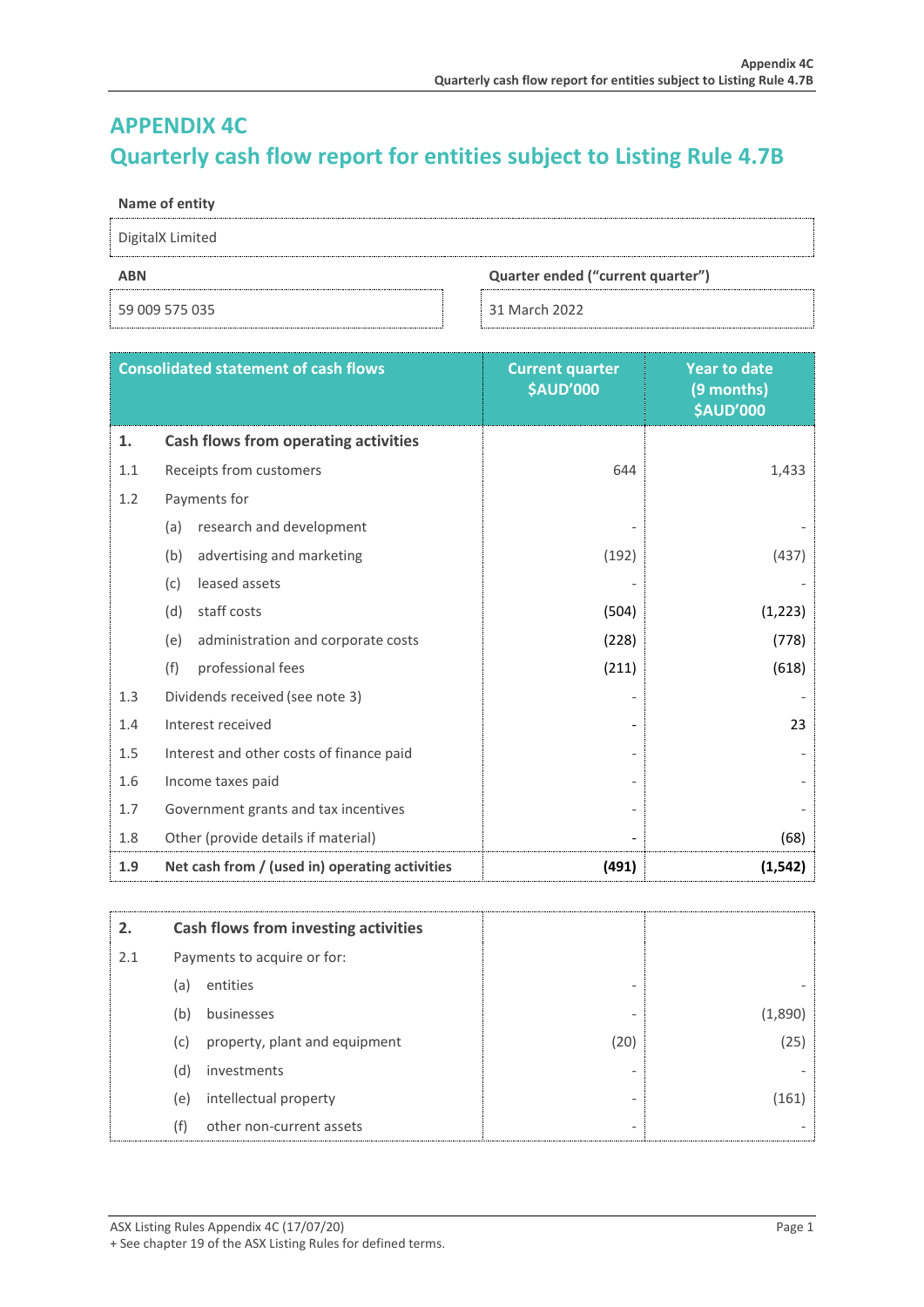|     | <b>Consolidated statement of cash flows</b>    | <b>Current quarter</b><br><b>\$AUD'000</b> | <b>Year to date</b><br>(9 months)<br><b>\$AUD'000</b> |
|-----|------------------------------------------------|--------------------------------------------|-------------------------------------------------------|
| 2.2 | Proceeds from disposal of:                     |                                            |                                                       |
|     | (a)<br>entities                                |                                            |                                                       |
|     | (b)<br>businesses                              |                                            |                                                       |
|     | (c)<br>property, plant and equipment           |                                            |                                                       |
|     | (d)<br>investments                             |                                            |                                                       |
|     | intellectual property<br>(e)                   |                                            |                                                       |
|     | (f)<br>other non-current assets                |                                            |                                                       |
| 2.3 | Cash flows from loans to other entities        |                                            |                                                       |
| 2.4 | Dividends received (see note 3)                |                                            |                                                       |
| 2.5 | Other (provide details if material)            |                                            |                                                       |
| 2.6 | Net cash from / (used in) investing activities | (20)                                       | (1,826)                                               |

| 3.   | <b>Cash flows from financing activities</b>                                                |
|------|--------------------------------------------------------------------------------------------|
| 3.1  | Proceeds from issues of equity securities<br>(excluding convertible debt securities)       |
| 3.2  | Proceeds from issue of convertible debt<br>securities                                      |
| 3.3  | Proceeds from exercise of options                                                          |
| 3.4  | Transaction costs related to issues of equity<br>securities or convertible debt securities |
| 3.5  | Proceeds from borrowings                                                                   |
| 3.6  | Repayment of borrowings                                                                    |
| 3.7  | Transaction costs related to loans and<br>borrowings                                       |
| 3.8  | Dividends paid                                                                             |
| 3.9  | Other (provide details if material)                                                        |
| 3.10 | Net cash from / (used in) financing activities                                             |

| 4.  | Net increase / (decrease) in cash and cash<br>equivalents for the period |       |         |
|-----|--------------------------------------------------------------------------|-------|---------|
| 4.1 | Cash and cash equivalents at beginning of<br>period                      | 7,381 | 10,020  |
| 4.2 | Net cash from / (used in) operating activities<br>(item 1.9 above)       | (491) | (1,051) |
| 4.3 | Net cash from / (used in) investing activities<br>(item 2.6 above)       | (20)  | (1,806) |
| 4.4 | Net cash from / (used in) financing activities<br>(item 3.10 above)      |       | 235     |

+ See chapter 19 of the ASX Listing Rules for defined terms.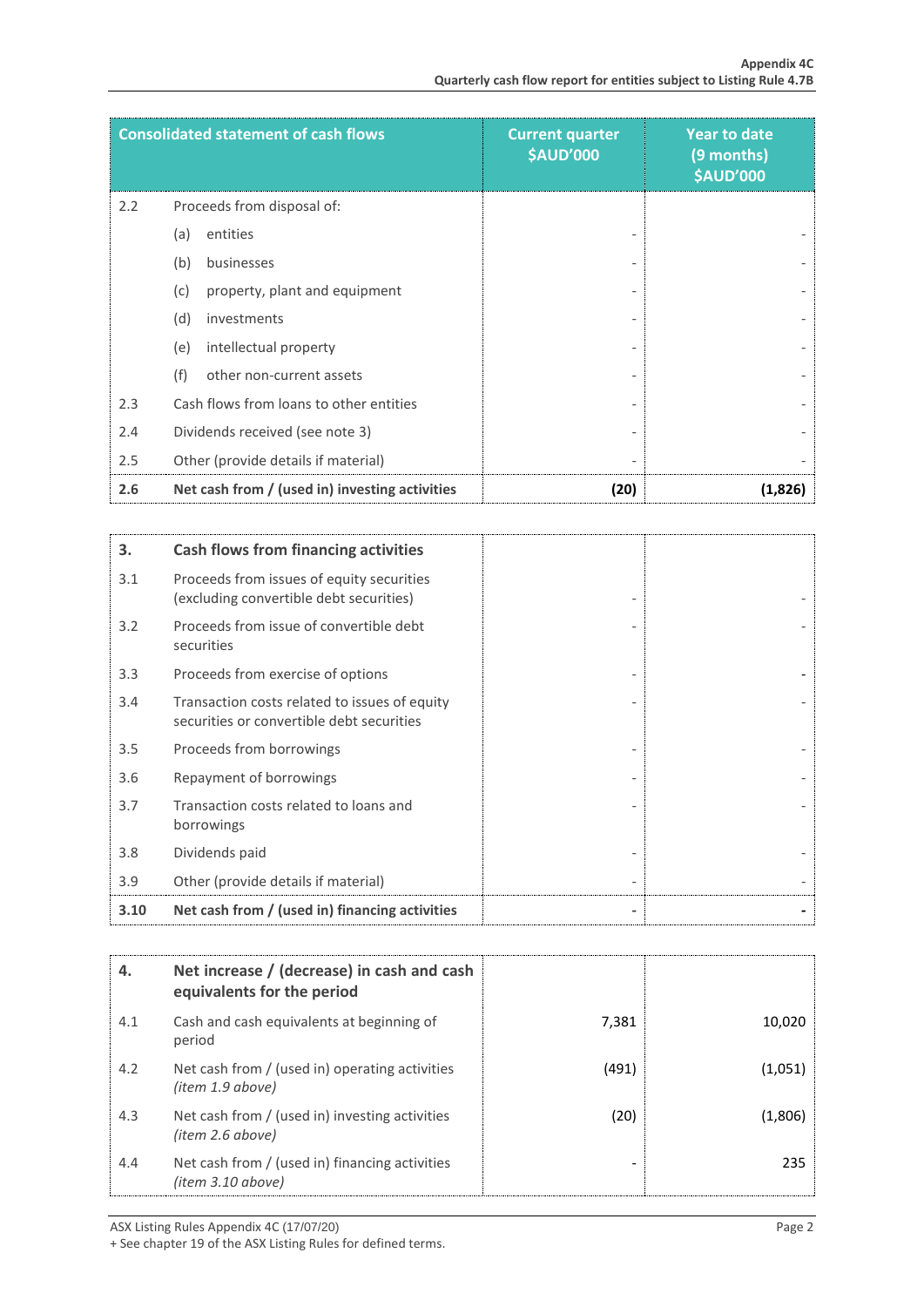|     | <b>Consolidated statement of cash flows</b>             | <b>Current quarter</b><br><b>\$AUD'000</b> | Year to date<br>(9 months)<br><b>\$AUD'000</b> |
|-----|---------------------------------------------------------|--------------------------------------------|------------------------------------------------|
| 4.5 | Effect of movement in exchange rates on cash<br>held    |                                            |                                                |
| 4.6 | Cash and cash equivalents at end of period <sup>1</sup> | 6.870                                      | 7.381                                          |

*Note 1: At the date of this report, the Group also holds Bitcoin, listed digital assets and other unlisted investments not included above but which are considered to be highly liquid and can be converted into cash when required as set out on page 1 of the Quarterly Activities Report.*

| 5.  | <b>Reconciliation of cash and cash</b><br>equivalents<br>at the end of the quarter (as shown in the<br>consolidated statement of cash flows) to the<br>related items in the accounts | <b>Current quarter</b><br><b>\$AUD'000</b> | <b>Previous quarter</b><br><b>\$AUD'000</b> |
|-----|--------------------------------------------------------------------------------------------------------------------------------------------------------------------------------------|--------------------------------------------|---------------------------------------------|
| 5.1 | <b>Bank balances</b>                                                                                                                                                                 | 6,370                                      | 7,381                                       |
| 5.2 | Call deposits                                                                                                                                                                        | 500                                        |                                             |
| 5.3 | Bank overdrafts                                                                                                                                                                      |                                            |                                             |
| 5.4 | Other (provide details)                                                                                                                                                              | ٠                                          |                                             |
| 5.5 | Cash and cash equivalents at end of quarter<br>(should equal item 4.6 above)                                                                                                         | 6,870                                      | 7,381                                       |

| 6.                                                                                                                                                                                                    | Payments to related parties of the entity and their associates                                | <b>Current quarter</b><br><b>\$AUD'000</b> |
|-------------------------------------------------------------------------------------------------------------------------------------------------------------------------------------------------------|-----------------------------------------------------------------------------------------------|--------------------------------------------|
| 6.1                                                                                                                                                                                                   | Aggregate amount of payments to related parties and their associates<br>included in item $12$ |                                            |
| 6.2                                                                                                                                                                                                   | Aggregate amount of payments to related parties and their associates<br>included in item 2    |                                            |
| Note 2: Amounts paid to related parties includes Executive Director salary, superannuation and payout of accrued<br>entitlements, Non-Executive Director superannuation, and legal & consulting fees. |                                                                                               |                                            |

| 7.  | <b>Financing facilities</b><br>Note: the term "facility' includes all forms of financing<br>arrangements available to the entity.<br>Add notes as necessary for an understanding of the sources<br>of finance available to the entity. | <b>Total facility amount</b><br>at quarter end<br><b>\$AUD'000</b> | <b>Amount drawn at</b><br>quarter end<br><b>\$AUD'000</b> |
|-----|----------------------------------------------------------------------------------------------------------------------------------------------------------------------------------------------------------------------------------------|--------------------------------------------------------------------|-----------------------------------------------------------|
| 7.1 | Loan facilities                                                                                                                                                                                                                        |                                                                    |                                                           |
| 7.2 | Credit standby arrangements                                                                                                                                                                                                            |                                                                    |                                                           |
| 7.3 | Other (please specify)                                                                                                                                                                                                                 | $\overline{\phantom{0}}$                                           |                                                           |
| 7.4 | <b>Total financing facilities</b>                                                                                                                                                                                                      |                                                                    |                                                           |
|     |                                                                                                                                                                                                                                        |                                                                    |                                                           |
| 7.5 | Unused financing facilities available at quarter end                                                                                                                                                                                   |                                                                    |                                                           |
| 7.6 | Description of facilities                                                                                                                                                                                                              |                                                                    |                                                           |

-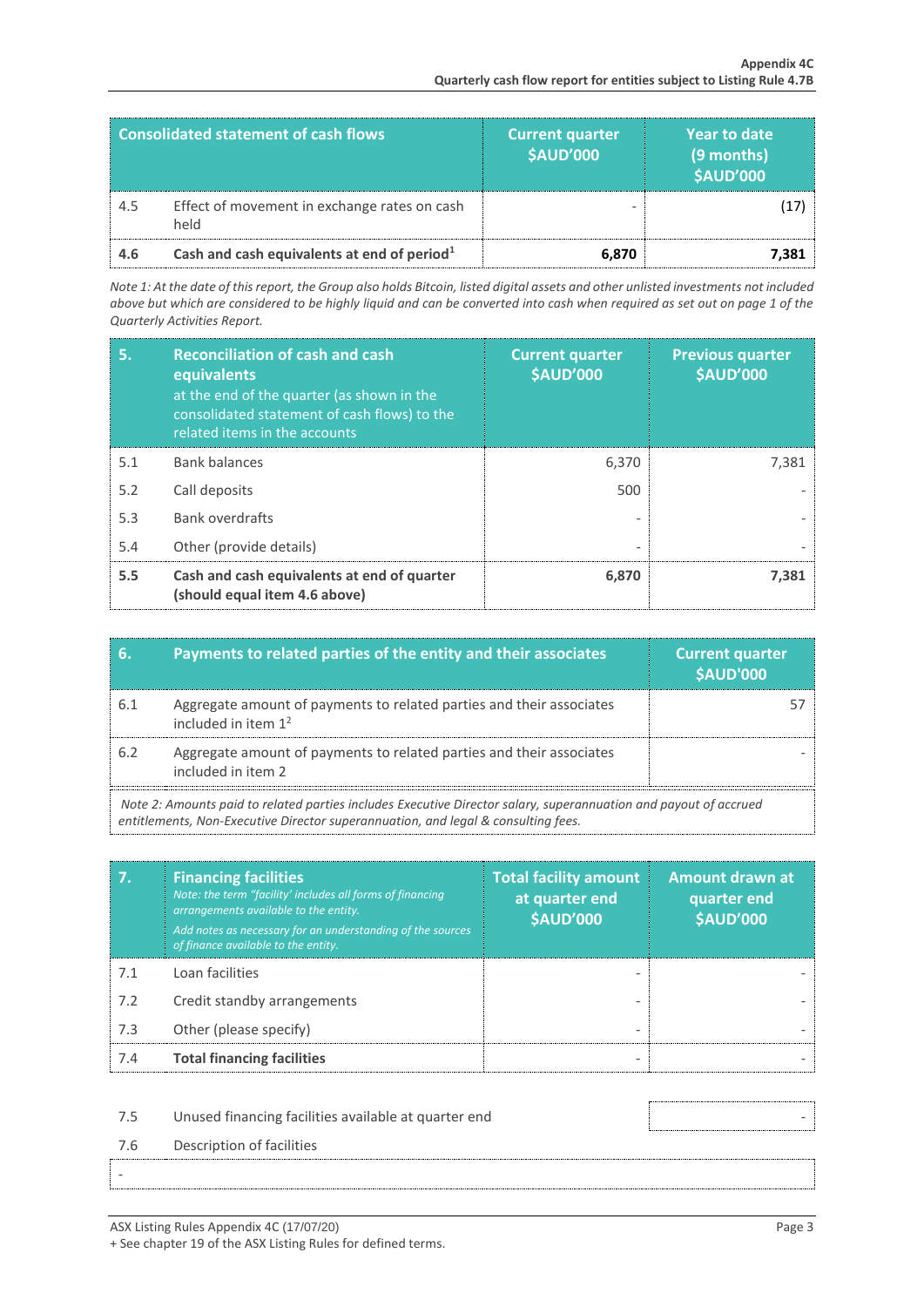| 8.  | <b>Estimated cash available for future operating activities</b>        | <b>\$AUD'000</b> |
|-----|------------------------------------------------------------------------|------------------|
| 8.1 | Net cash from / (used in) operating activities (item 1.9)              | (491)            |
| 8.2 | Cash and cash equivalents at quarter end (item 4.6)                    | 6,870            |
| 8.3 | Unused finance facilities available at quarter end (item 7.5)          |                  |
| 8.4 | Total available funding (item $8.2 +$ item $8.3$ )                     | 6,870            |
| 8.5 | Estimated quarters of funding available (item 8.4 divided by item 8.1) | 13.99            |

*Note: if the entity has reported positive net operating cash flows in item 1.9, answer item 8.5 as "N/A". Otherwise, a figure for the estimated quarters of funding available must be included in item 8.5*

- 8.6 If item 8.5 is less than 2 quarters, please provide answers to the following questions:
- 8.6.1 Does the entity expect that it will continue to have the current level of net operating cash flows for the time being and, if not, why not?

Answer: Not applicable

8.6.2 Has the entity taken any steps, or does it propose to take any steps, to raise further cash to fund its operations and, if so, what are those steps and how likely does it believe that they will be successful?

#### Answer: Not applicable

8.6.3. Does the entity expect to be able to continue its operations and to meet its business objectives and, if so, on what basis?

#### Answer: Not applicable

*Note: where item 8.5 is less than 2 quarters, all of questions 8.6.1, 8.6.2 and 8.6.3 above must be answered.*